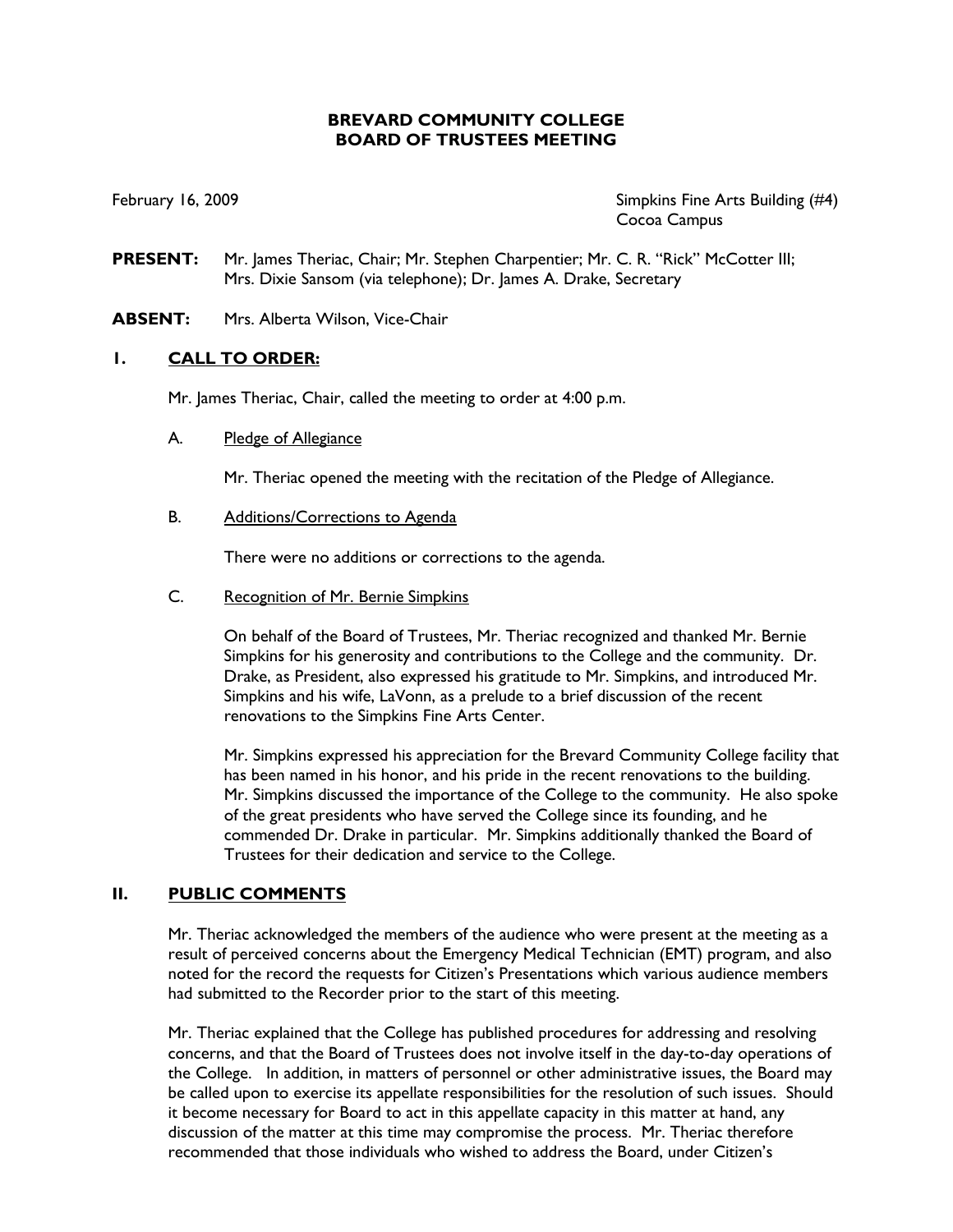Presentations, should refrain from presenting or discussing personnel-related issues in their presentations. Mr. Charpentier and Mr. McCotter concurred with this recommendation. Mr. Theriac then invited the individuals who completed the Citizen's Presentations forms to address the Board.

A member of the audience requested guidance regarding whom to contact in order to to receive an expeditious response to the students' concerns. Dr. Drake offered to make arrangements for concerned students to meet with the Provost of the Campus at a location, date and time convenient for the students. Dr. Drake clarified that the Provost will have the opportunity to address these concerns before they are forwarded to the President for his action. Provost Miedema stated that she has allocated time in her schedule for these meetings. Dr. Drake reminded attendees that while student concerns are of substantial importance to the administration, personnel issues are subject to certain rules and regulations and must be treated accordingly.

Mr. Theriac thanked the students and assured them that their concerns are indeed important to the Board and the administration of the College.

# **III. APPROVAL OF OFFICIAL MINUTES OF PREVIOUS MEETING:**

A. Minutes – Board of Trustees Meeting – December 15, 2008 (Addendum)

Mr. McCotter moved approval of the minutes of the Board of Trustees meeting held December 15, 2008. Mr. Charpentier seconded the motion. All those voting in favor of the motion: Charpentier, McCotter, Sansom, Theriac; opposed: none. Motion unanimously approved.

# **IV. PRESENTATIONS:**

#### A. Enrollment Update

Mr. Ross reported that the College has experienced a record increase of 13.1% for the spring 2009 semester, and an increase of over 25% in the last two years. Enrollment increases have generated a revenue increase of approximately \$3.3 million over the last two reporting years, and an additional \$1.43 million in revenue for the current year.

Mr. Ross further reported that BCC is now rated among the highest community colleges in the state for enrollment increases, and emphasized that this provides great benefits to the community in terms of the availability of quality education. Mr. Ross attributed this increase to strategies that were developed under Dr. Drake's leadership to reverse a trend in declining enrollment. Mr. Ross reported that the College has also achieved a substantial increase in minority enrollment under Dr. Drake's leadership.

# **V. CONSENT AGENDA:**

- A. Approval of January Monthly Summary of Income and Expenditures (Addendum)
- B. Approval of Direct Support Organizations Financial Reports (Addendum)
- C. Approval of Disposal of College Property (Addendum)
- D. Approval of Guaranteed Maximum Price, Simpkins Fine Arts Center Band Room – Cocoa Campus (Addendum)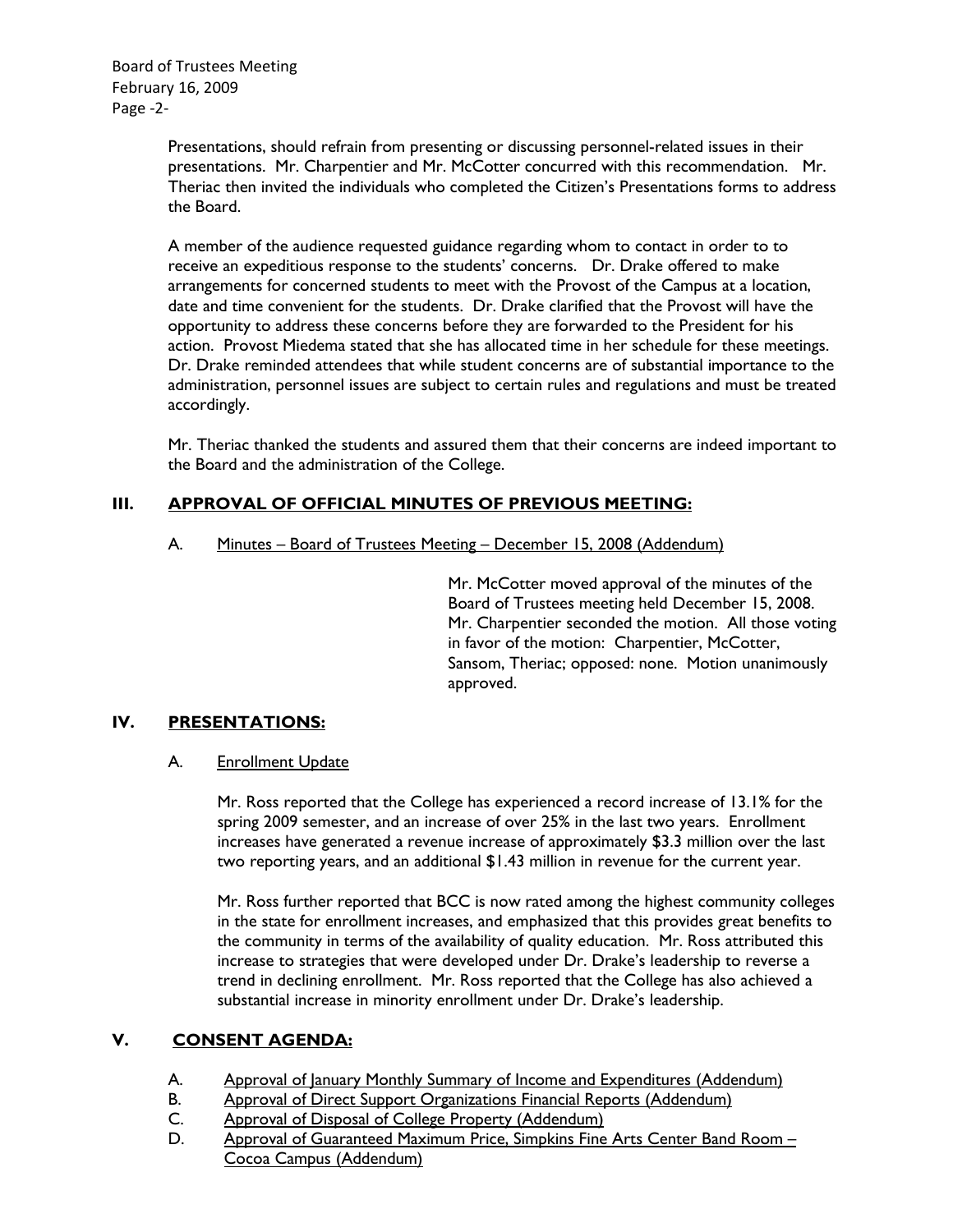Board of Trustees Meeting February 16, 2009 Page -3-

- E. Approval of Amendment to Educational Plant Survey (Addendum)
- F. Approval of Suspension of Library Late Fees (Addendum
- G. Approval of Interinstitutional Articulation Agreement between the School board of **Brevard County and Brevard Community College (Addendum)**
- H. Approval of 2009-10 Academic Calendar (Addendum)
- I. Procedures for Nominations for Honorary Degrees

Mr. Charpentier made a motion to approve the Consent Agenda.

Mr. McCotter requested that Item I, Procedures for Nominations for Honorary Degrees, be removed from the Consent Agenda for further discussion.

> Mr. McCotter seconded the motion, with the exception of Item 1. All those voting in favor of the motion: Charpentier, McCotter, Sansom, Theriac; opposed: none. Motion unanimously approved.

Mr. McCotter suggested that Board members may want to review the criteria for the Procedures for Nominations for Honorary Degrees, and have the opportunity to add or remove items from this list.

Mr. McCotter additionally suggested a review of the College's procedures for naming campus buildings. Mrs. Sansom recalled that a number of years ago the College established a procedure for the naming of college buildings. Mr. Theriac suggested referring to the policies of other educational institutions. Dr. Drake responded that he would review the College's policies for the naming of facilities.

> Mr. Theriac moved approval of Item I on the Consent Agenda. Mr. Charpentier seconded the motion. All those voting in favor of the motion: Charpentier, McCotter, Sansom, Theriac; opposed: none. Motion unanimously approved.

Dr. Drake noted that, in the future, Board agenda items will be reviewed thoroughly by the vice presidents to determine whether they should be included on the Consent Agenda.

In response to a request from Mr. McCotter, Mr. Cherry confirmed that the deficit of \$1,660,000 on the tax return for the Cocoa Village Playhouse is related to the annex (reference, Consent Agenda Item B, DSO Financial Reports). Mr. Cherry also confirmed that the balance for the annex as of January 2009 is \$592,000.

#### **VI. OLD BUSINESS**

None.

#### **VII. NEW BUSINESS:**

None.